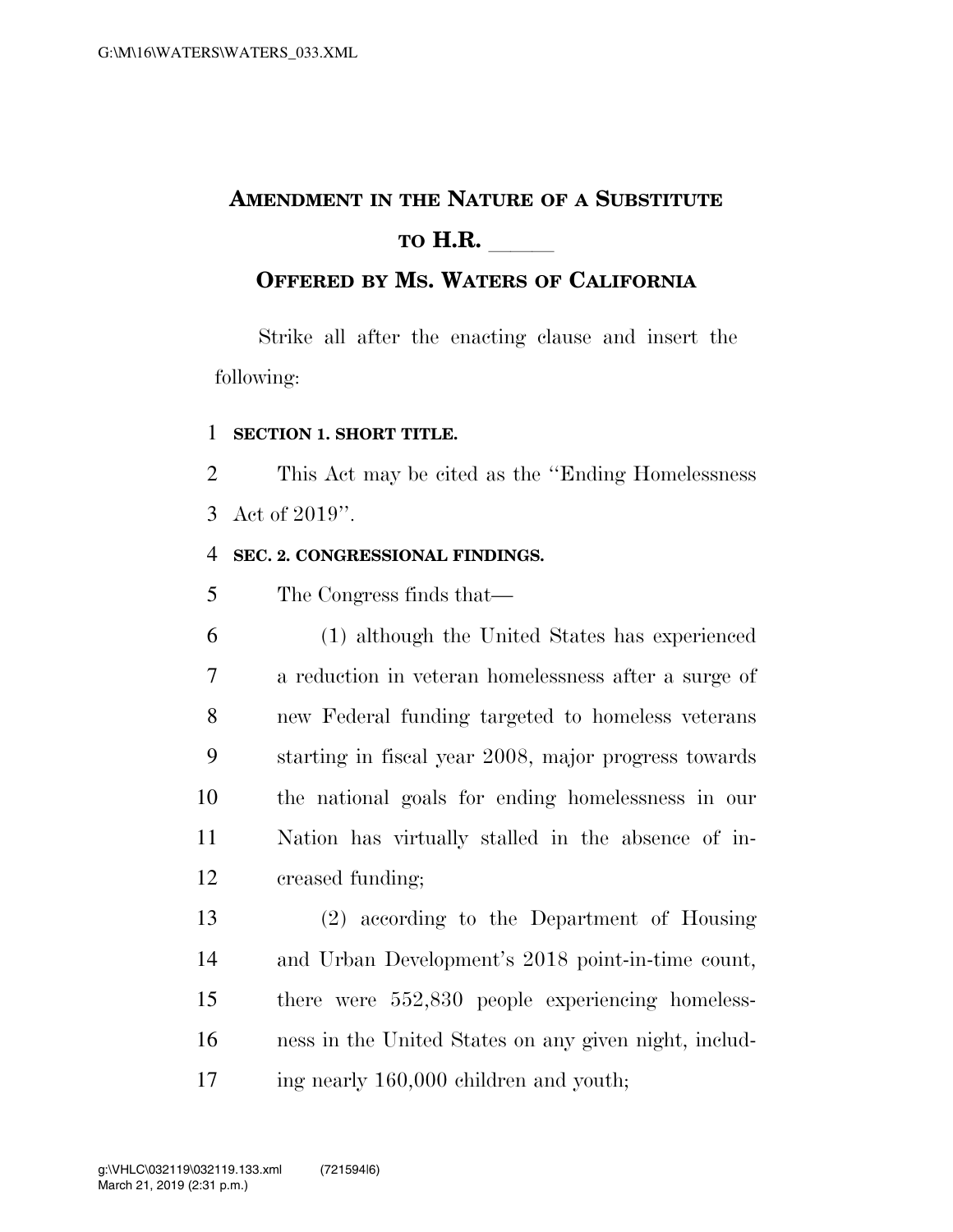| $\mathbf{1}$   | (3) homelessness in many communities has                    |
|----------------|-------------------------------------------------------------|
| $\overline{2}$ | reached crisis proportions and some cities have de-         |
| 3              | clared that homelessness has reached a state of             |
| $\overline{4}$ | emergency; and                                              |
| 5              | (4) the Federal Government must renew its                   |
| 6              | commitment to the national goals to end homeless-           |
| 7              | ness.                                                       |
| 8              | SEC. 3. FUNDING TO ADDRESS UNMET NEEDS.                     |
| 9              | Title IV of the McKinney-Vento Homeless Assistance          |
| 10             | Act $(42 \text{ U.S.C. } 11360 \text{ et seq})$ is amended— |
| 11             | $(1)$ by redesignating section 491 $(42 \text{ U.S.C.})$    |
| 12             | 11408; relating to rural housing stability grant pro-       |
| 13             | gram) as section 441;                                       |
| 14             | $(2)$ by redesignating section 592 $(42 \text{ U.S.C.})$    |
| 15             | 11408a; relating to use of FMHA inventory for               |
| 16             | transitional housing for homeless persons and for           |
| 17             | turnkey housing) as section 442; and                        |
| 18             | (3) by adding at the end the following new sub-             |
| 19             | title:                                                      |
| 20             | "Subtitle E—5-Year Path to End                              |
| 21             | <b>Homelessness</b>                                         |
| 22             | "SEC. 451. FUNDING TO ADDRESS UNMET NEEDS.                  |
| 23             | "(a) DIRECT APPROPRIATIONS.—There is appro-                 |
| 24             | priated out of any money in the Treasury not otherwise      |
| 25             | appropriated for each of fiscal years 2020 through 2024,    |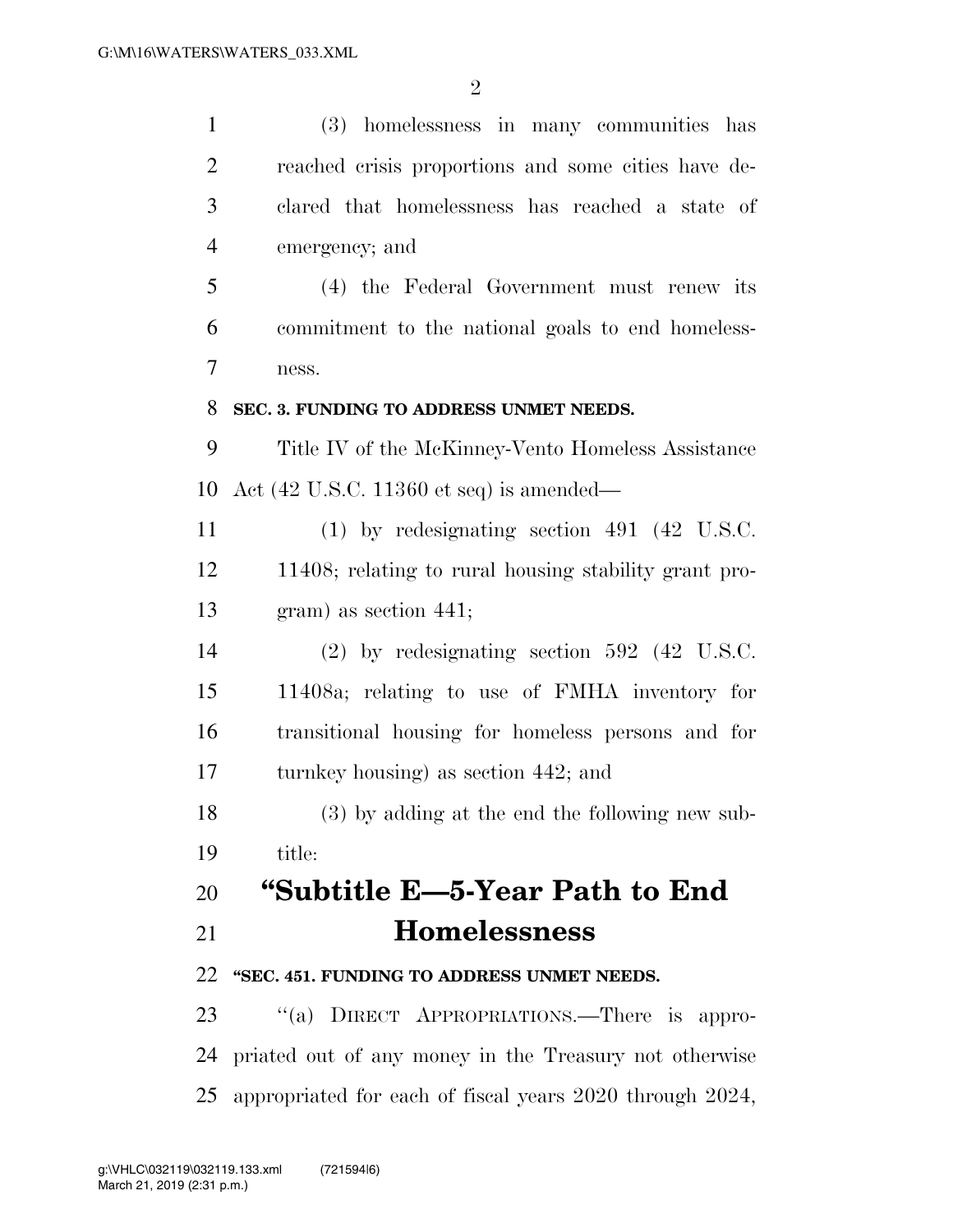\$1,000,000,000, to remain available until expended, for emergency relief grants under this section to address the unmet needs of homeless populations in jurisdictions with the highest need.

''(b) FORMULA GRANTS.—

 ''(1) ALLOCATION.—Amounts appropriated under subsection (a) for a fiscal year shall be allo- cated among collaborative applicants that comply with section 402, in accordance with the funding for- mula established under paragraph (2) of this sub-section.

12 "(2) FORMULA.—The Secretary shall, in con- sultation with the United States Interagency Council on Homeless, establish a formula for allocating grant amounts under this section to address the unmet needs of homeless populations in jurisdictions with the highest need, using the best currently avail- able data that targets need based on key structural determinants of homelessness in the geographic area represented by a collaborative applicant, which shall 21 include data providing accurate counts of—

 $\langle (A)$  the poverty rate in the geographic area represented by the collaborative applicant;  $\langle$ <sup>"</sup>(B) shortages of affordable housing for low-, very low-, and extremely low-income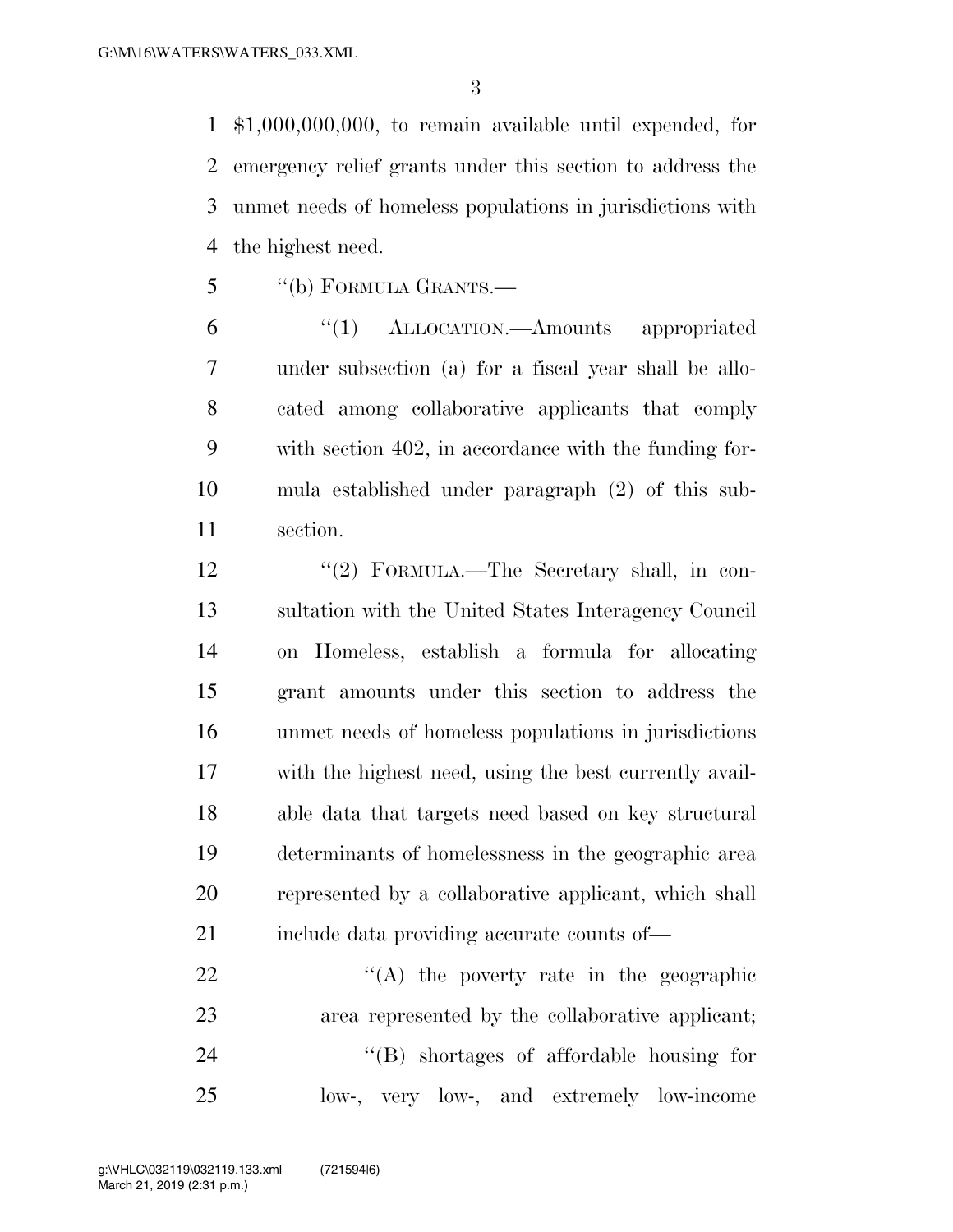| $\mathbf{1}$   | households in the geographic area represented         |
|----------------|-------------------------------------------------------|
| $\overline{2}$ | by the collaborative applicant;                       |
| 3              | "(C) the number of overcrowded housing                |
| $\overline{4}$ | units in the geographic area represented by the       |
| 5              | collaborative applicant;                              |
| 6              | $\lq\lq$ the number of unsheltered homeless           |
| 7              | individuals and the number of chronically home-       |
| 8              | less individuals; and                                 |
| 9              | " $(E)$ any other factors that the Secretary"         |
| 10             | considers appropriate.                                |
| 11             | "(3) GRANTS.—For each fiscal year for which           |
| 12             | amounts are made available under subsection (a),      |
| 13             | the Secretary shall make a grant to each collabo-     |
| 14             | rative applicant for which an amount is allocated     |
| 15             | pursuant to application of the formula established    |
| 16             | pursuant to paragraph $(2)$ of this subsection in an  |
| 17             | amount that is equal to the formula amount deter-     |
| 18             | mined for such collaborative applicant.               |
| 19             | "(4) TIMING.—The funding formula required             |
| 20             | under paragraph (2) shall be established by regula-   |
| 21             | tions issued, after notice and opportunity for public |
| 22             | comment, not later than 6 months after the date of    |
| 23             | enactment of this section.                            |
| 24             | "(c) USE OF GRANTS.—                                  |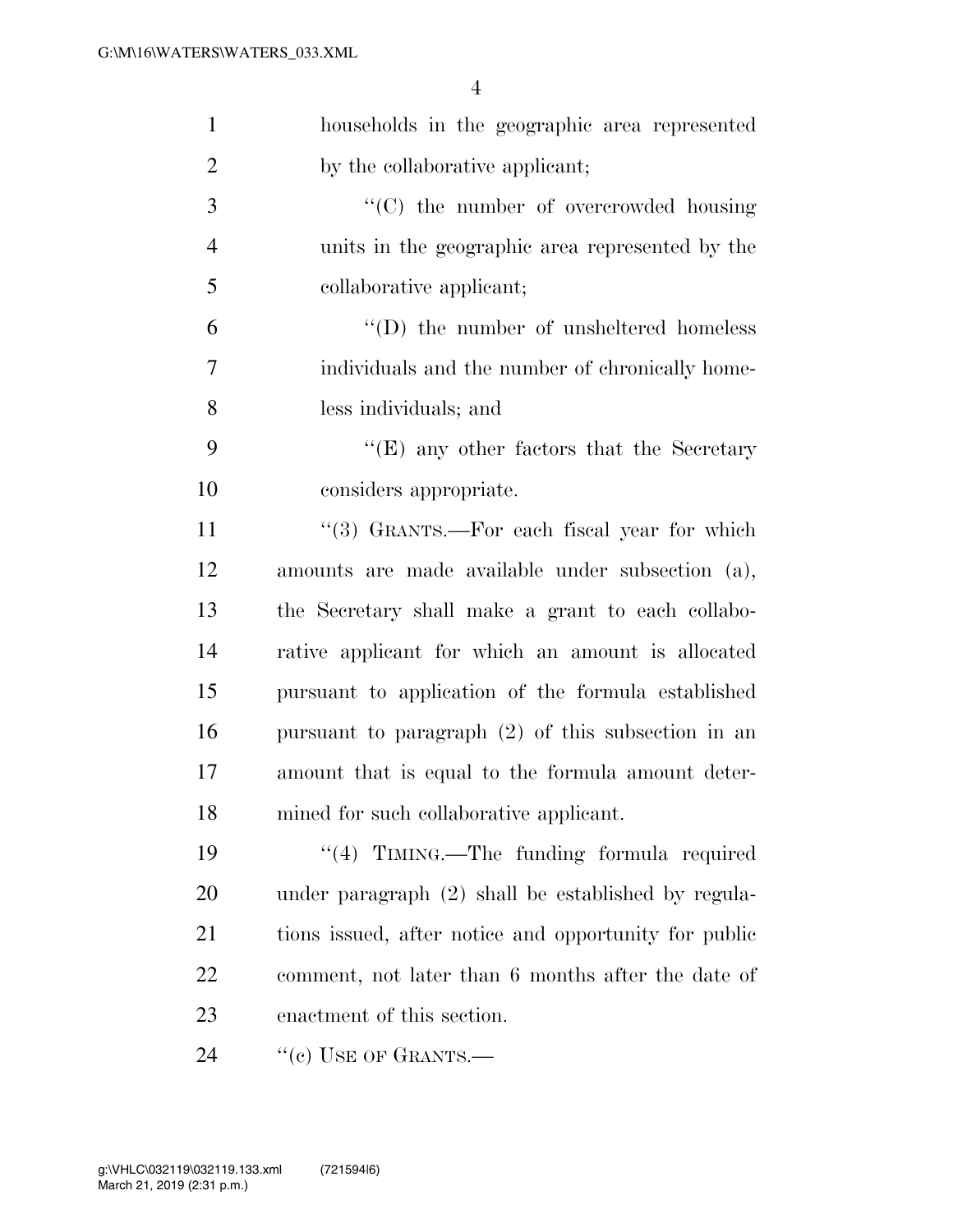| $\mathbf{1}$   | "(1) IN GENERAL.—Subject to paragraphs $(2)$           |
|----------------|--------------------------------------------------------|
| $\overline{2}$ | through (4), a collaborative applicant that receives a |
| 3              | grant under this section may use such grant            |
| $\overline{4}$ | amounts only for eligible activities under section     |
| 5              | 415, 423, or $441(b)$ .                                |
| 6              | "(2) PERMANENT SUPPORTIVE HOUSING RE-                  |
| 7              | QUIREMENT.                                             |
| 8              | "(A) REQUIREMENT.—Except as provided                   |
| 9              | in subparagraph (B), each collaborative appli-         |
| 10             | cant that receives a grant under this section          |
| 11             | shall use not less than 75 percent of such grant       |
| 12             | amount for permanent supportive housing, in-           |
| 13             | cluding capital costs, rental subsidies, and serv-     |
| 14             | ices.                                                  |
| 15             | "(B) EXEMPTION.—The Secretary shall                    |
| 16             | exempt a collaborative applicant from the appli-       |
| 17             | cability of the requirement under subparagraph         |
| 18             | (A) if the applicant demonstrates, in accordance       |
| 19             | with such standards and procedures as the Sec-         |
| 20             | retary shall establish, that—                          |
| 21             | "(i) chronic homelessness has been                     |
| 22             | functionally eliminated in the geographic              |
| 23             | area served by the applicant; or                       |
| 24             | "(ii) the permanent supportive hous-                   |
| 25             | ing under development in the geographic                |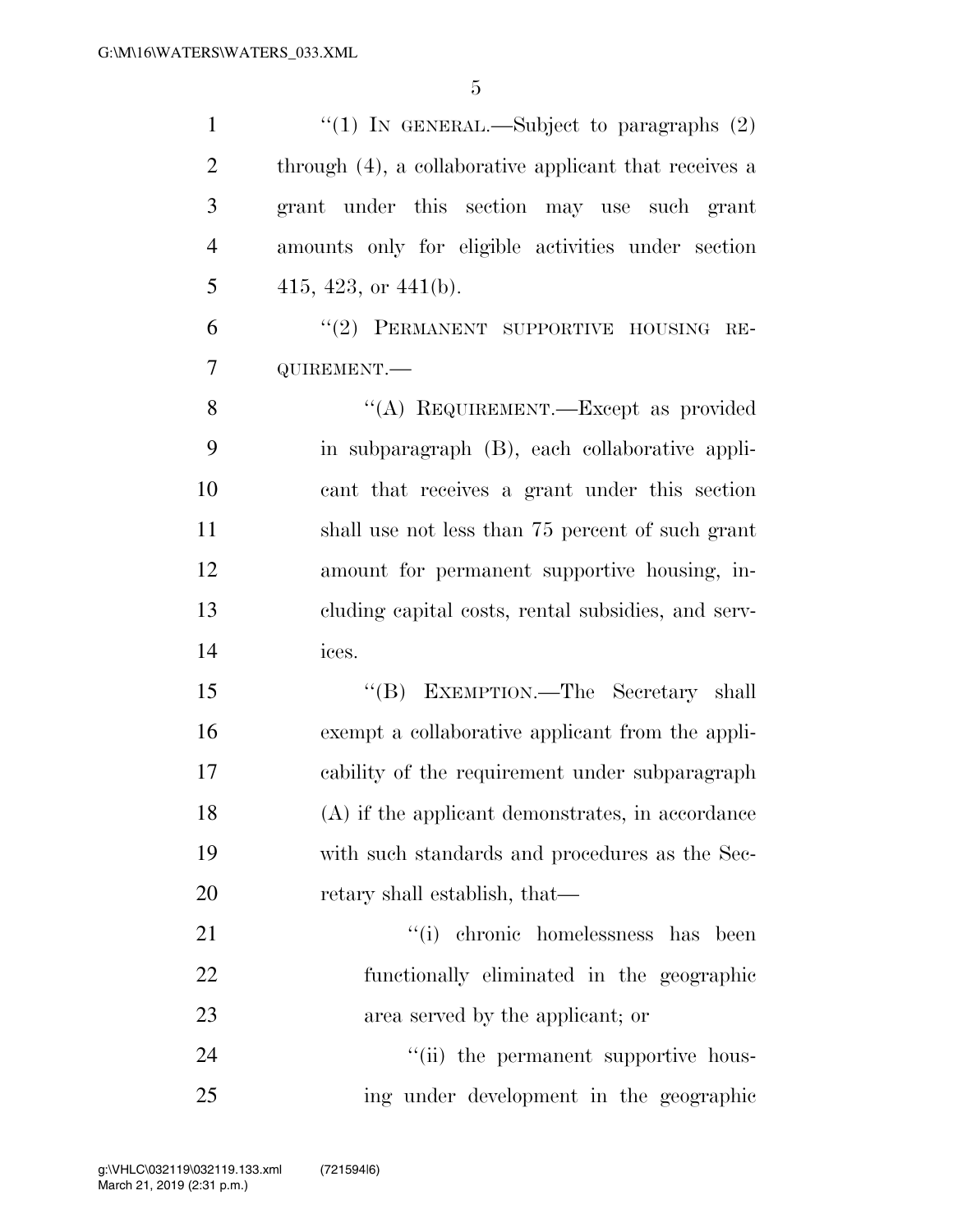area served by the applicant is sufficient to functionally eliminate chronic homelessness once such units are available for occu-pancy.

 The Secretary shall consider and make a deter- mination regarding each request for an exemp- tion under this subparagraph not later than 60 days after receipt of such request.

9 "(3) LIMITATION ON USE FOR ADMINISTRATIVE EXPENSES.—Not more than 5 percent of the total amount of any grant under this section to a collabo- rative applicant may be used for costs of administra-tion.

14 ''(4) HOUSING FIRST REQUIREMENT.—The Sec- retary shall ensure that each collaborative applicant that receives a grant under this section is imple- menting, to the extent possible, and will use such grant amounts in accordance with, a Housing First model for assistance for homeless persons.

 ''(d) RENEWAL FUNDING.—Expiring contracts for leasing, rental assistance, or permanent housing shall be treated, for purposes of section 429, as expiring contracts referred to in subsection (a) of such section.

24 "(e) REPORTING TO CONGRESS.—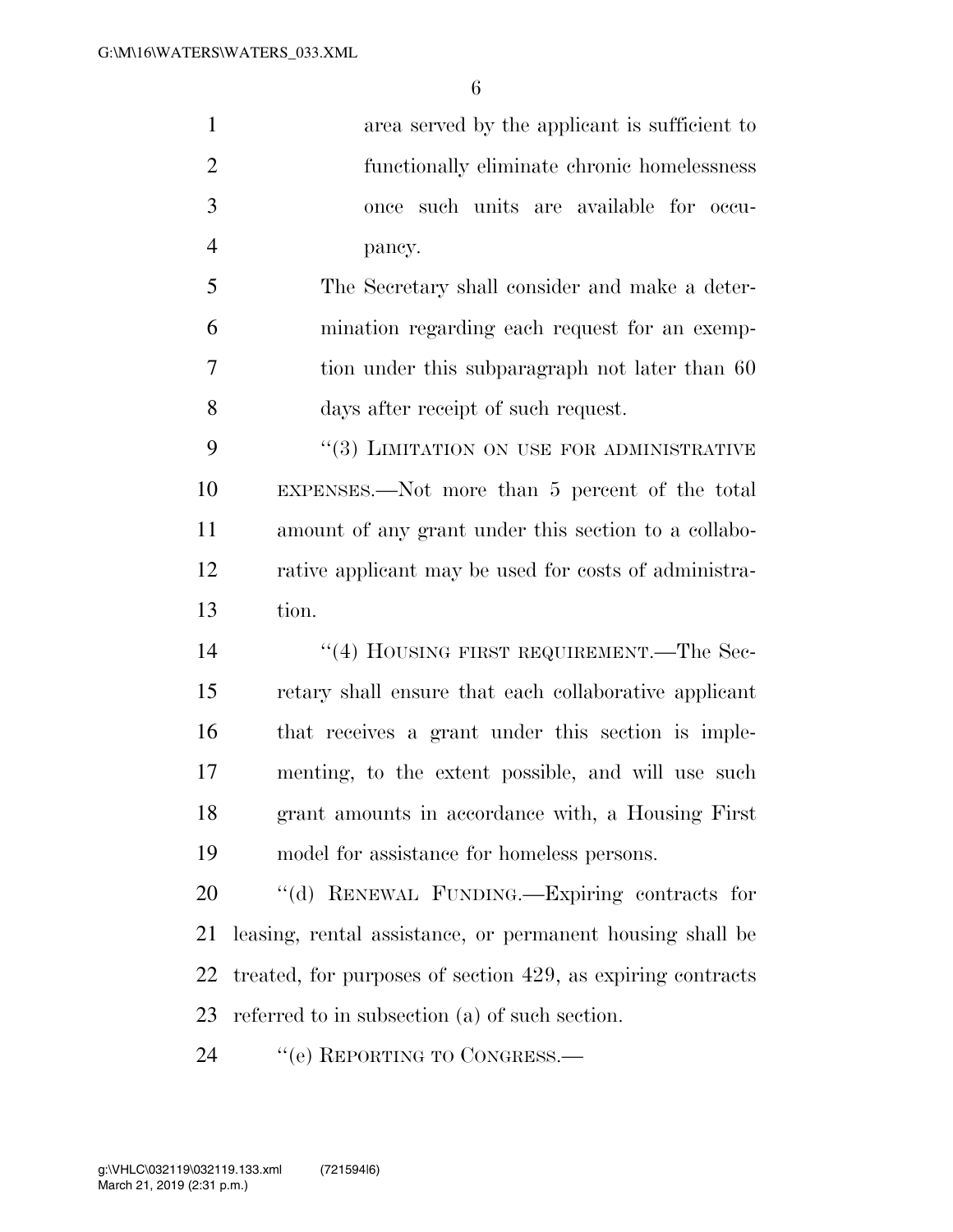1 ''(1) ANNUAL REPORTS.—Not later than the ex- piration of the 12-month period beginning upon the first allocation of amounts made after the date of the enactment of this Act pursuant to subsection (b)(1), and annually thereafter, the Secretary and the United States Interagency Council on Homeless- ness shall submit a report to the Committees on Fi- nancial Services and Appropriations of the House of Representatives and the Committees on Banking, Housing, and Urban Affairs and Appropriations of the Senate providing detailed information regarding the grants made under this section during the pre- ceding year, the activities funded with such grant amounts, and the impact of such activities on the communities where such activities took place.

16 "(2) COLLECTION OF INFORMATION BY SEC- RETARY.—The Secretary shall require each collabo- rative applicant that receives a grant under this sec- tion to submit such information to the Secretary as may be necessary for the Secretary to comply with 21 the reporting requirement under paragraph (1).

#### **''SEC. 452. SPECIAL PURPOSE VOUCHERS.**

23 "(a) DIRECT APPROPRIATION.—There is appro- priated out of any money in the Treasury not otherwise appropriated for each of fiscal years 2020 through 2024,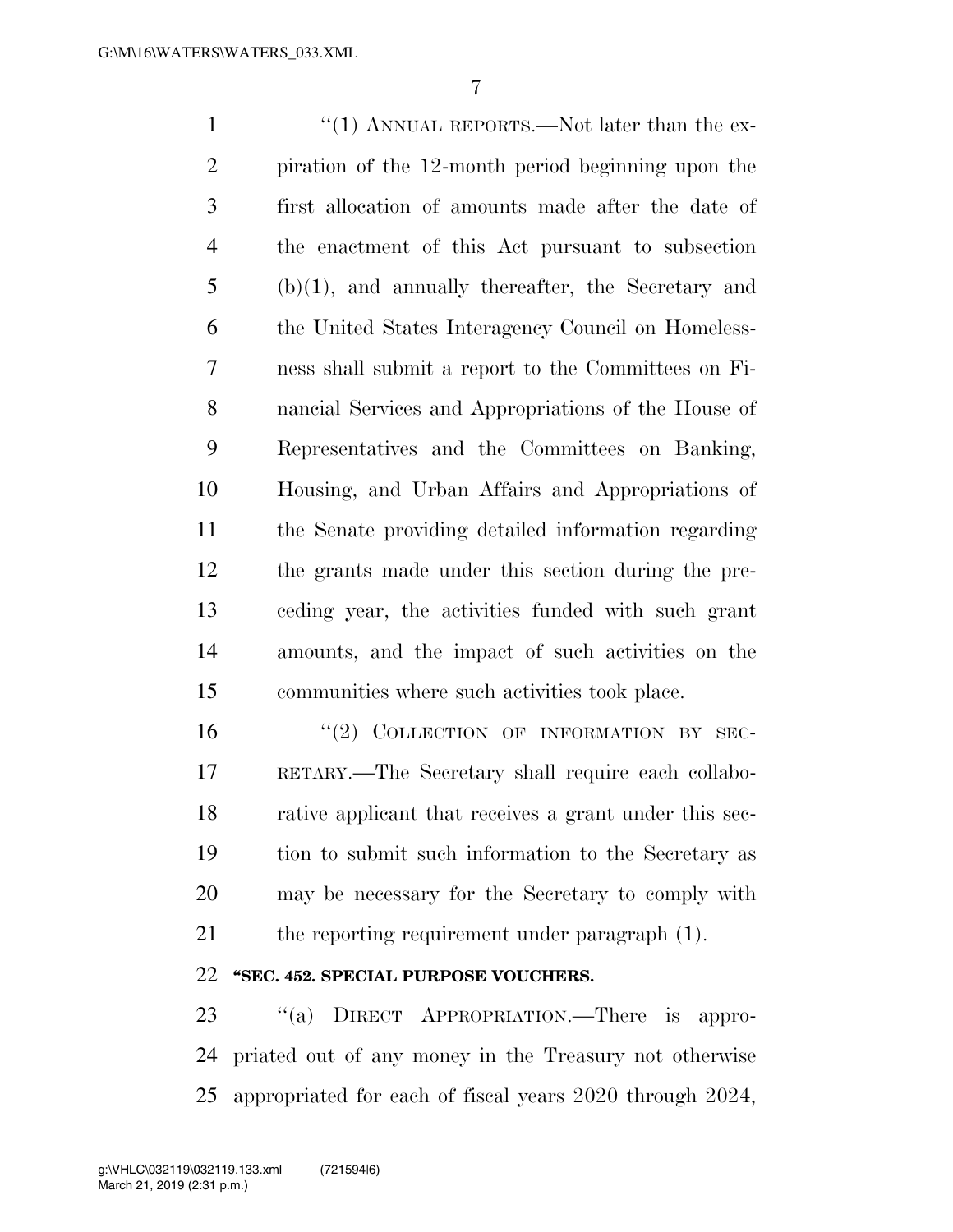\$500,000,000, to remain available until expended, which shall be used as follows:

| 3              | $\cdot$ (1) RENTAL ASSISTANCE.—Except as provided          |
|----------------|------------------------------------------------------------|
| $\overline{4}$ | in paragraph (2), such amount shall be used for in-        |
| 5              | eremental assistance for rental assistance under sec-      |
| 6              | tion $8$ (o) of the United States Housing Act of 1937      |
| 7              | $(42 \text{ U.S.C. } 1437f(0))$ for persons and households |
| 8              | who are homeless (as such term is defined in section       |
| 9              | $103$ (42 U.S.C. 11302)), which assistance shall be in     |
| 10             | addition to such assistance provided pursuant to re-       |
| 11             | newal of expiring contracts for such assistance.           |

12 "(2) ADMINISTRATIVE FEES.—The Secretary may use not more than 10 percent of such amounts provided for each fiscal year for administrative fees under 8(q) of the United States Housing Act of 1937 (42 U.S.C. 1437f(q)). The Secretary shall es- tablish policies and procedures to provide such fees to the extent necessary to assist homeless persons and families on whose behalf rental assistance is provided to find and maintain suitable housing.

21 "(b) ALLOCATION.—The Secretary shall make assist- ance provided under this section available to public hous- ing agencies based on geographical need for such assist-ance by homeless persons and households, as identified by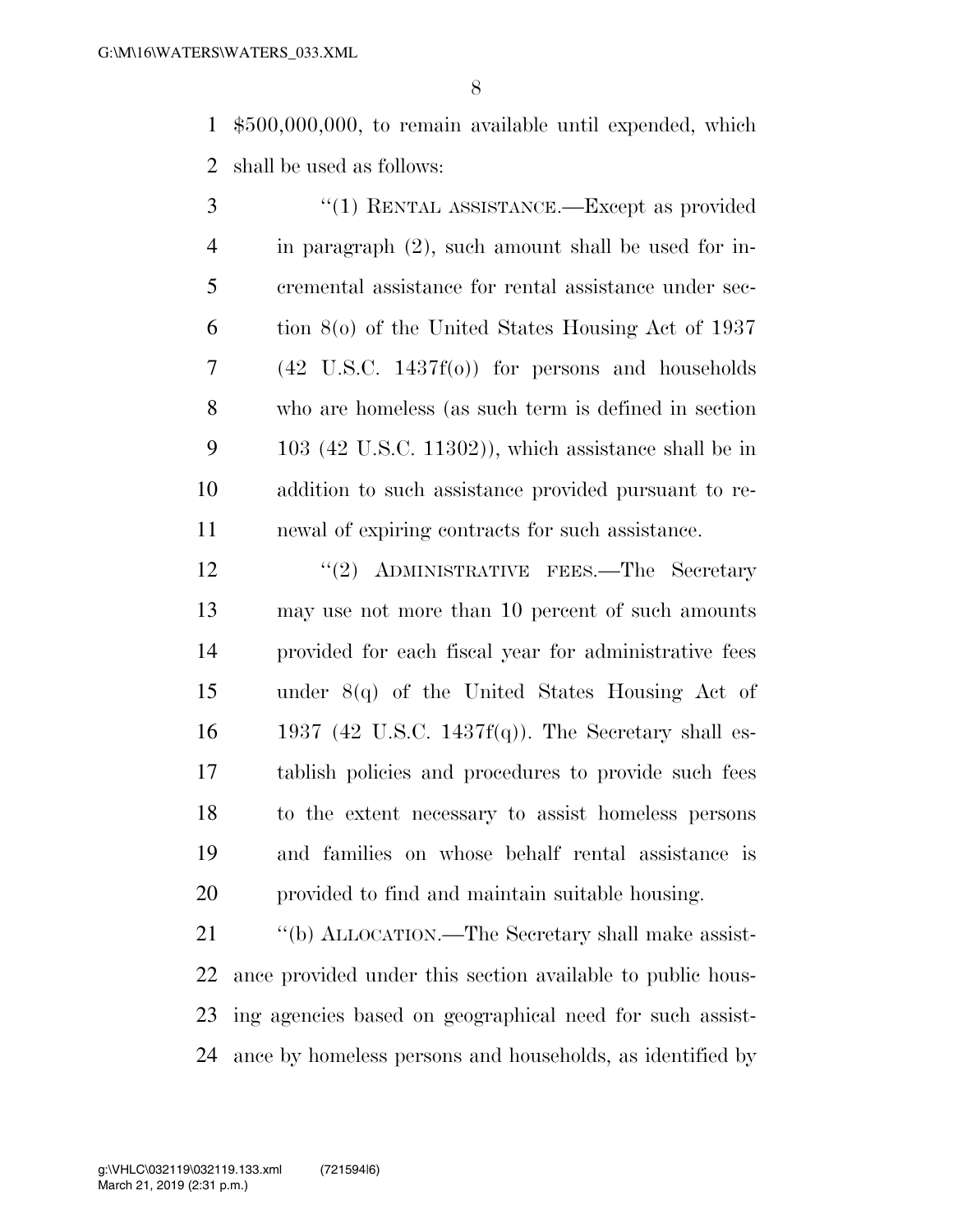the Secretary, public housing agency administrative per-formance, and other factors as specified by the Secretary.

- ''(c) AVAILABILITY.—Assistance made available under this section shall continue to remain available only for homeless persons and households upon turn-over.
- ''(d) RENEWAL FUNDING.—Renewal of expiring con- tracts for rental assistance provided under subsection (a) and for administrative fees under such subsection shall, to the extent provided in appropriation Acts, be funded under the section 8 tenant-based rental assistance ac-count.

 ''(e) WAIVER AUTHORITY.—Upon a finding by the Secretary that a waiver or alternative requirement pursu- ant to this subsection is necessary to ensure that homeless persons and households can obtain housing using rental assistance made available under this section, the Secretary may waive, or specify alternative requirements for, any provision of any statute or regulation that the Secretary administers in connection with the use of funds made available under this section (except for requirements re- lated to fair housing, nondiscrimination, labor standards, and the environment) that relates to screening of appli- cants for assistance, admission of applicants, and selection of tenants. The Secretary shall require public housing agencies receiving rental assistance funding made avail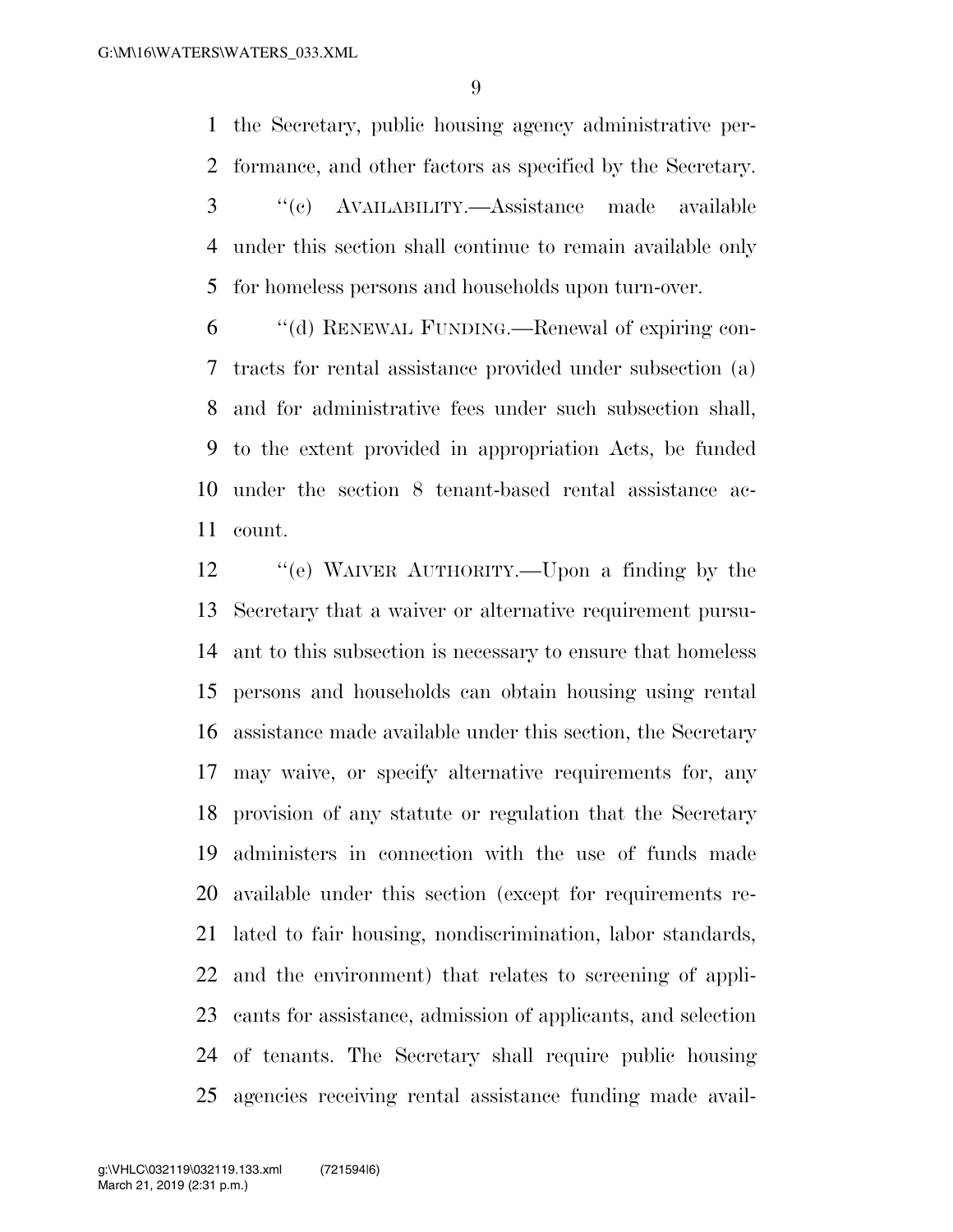able under this section to take all reasonable actions to help assisted persons and families avoid subsequent home-lessness.

#### **''SEC. 453. OUTREACH FUNDING.**

 ''(a) DIRECT APPROPRIATION.—There is appro- priated out of any money in the Treasury not otherwise appropriated for each of fiscal years 2020 through 2024, \$100,000,000, to remain available until expended, to the Secretary for grants under this section to provide outreach and coordinate services for persons and households who are homeless or formerly homeless.

''(b) GRANTS.—

 ''(1) IN GENERAL.—The Secretary shall make grants under this section on a competitive basis only to collaborative applicants who comply with section 402.

 $\frac{17}{2}$  PRIORITY.—The competition for grants under this section shall provide priority to collabo- rative applicants who submit plans to make innova- tive and effective use of staff funded with grant amounts pursuant to subsection (c).

 ''(c) USE OF GRANTS.—A collaborative applicant that receives a grant under this section may use such grant amounts only for providing case managers, social workers, or other staff who conduct outreach and coordi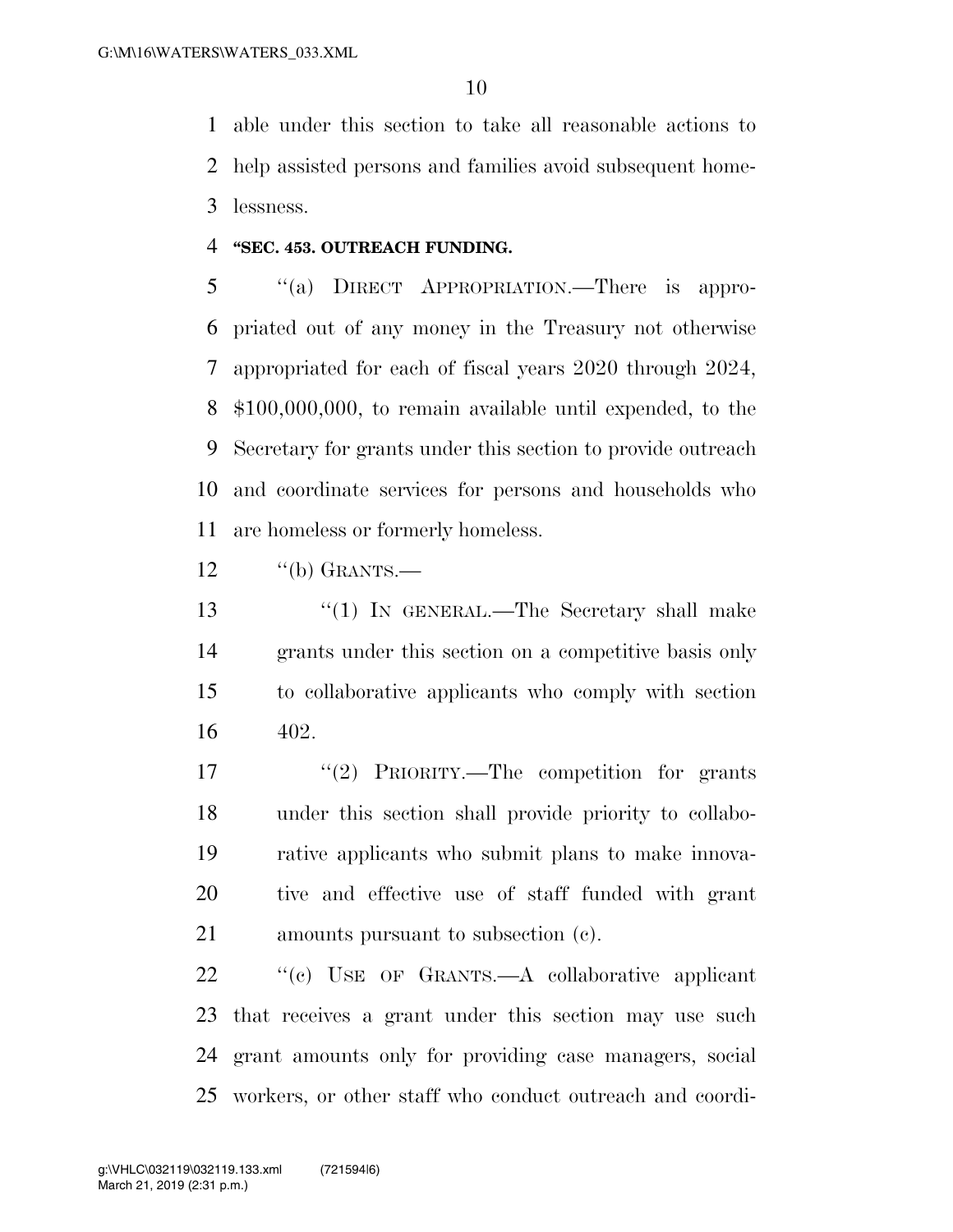nate services for persons and households who are homeless or formerly homeless.

 ''(d) TIMING.—The Secretary shall establish the cri- teria for the competition for grants under this section re- quired under subsection (b) by regulations issued, after notice and opportunity for public comment, not later than 6 months after the date of enactment of this section.''. **SEC. 4. HOUSING TRUST FUND.** 

 $9 \qquad \qquad (a) \text{ FUNDING.}$ 

 (1) ANNUAL FUNDING.—There is appropriated, out of any money in the Treasury not otherwise ap- propriated, for each of fiscal years 2020 through 2024, \$1,000,000,000, to remain available until ex- pended, which shall be credited to the Housing Trust Fund established pursuant to section 1338 of the Federal Housing Enterprises Financial Safety and Soundness Act of 1992 (12 U.S.C. 4568) for use under such section.

 (2) RENTAL ASSISTANCE.—There is appro- priated, out of any money in the Treasury not other- wise appropriated, for each of fiscal years 2020 through 2024, \$50,000,000, to remain available until expended, for incremental project-based vouch- er assistance or project-based rental assistance, to be allocated to States pursuant to the formula estab-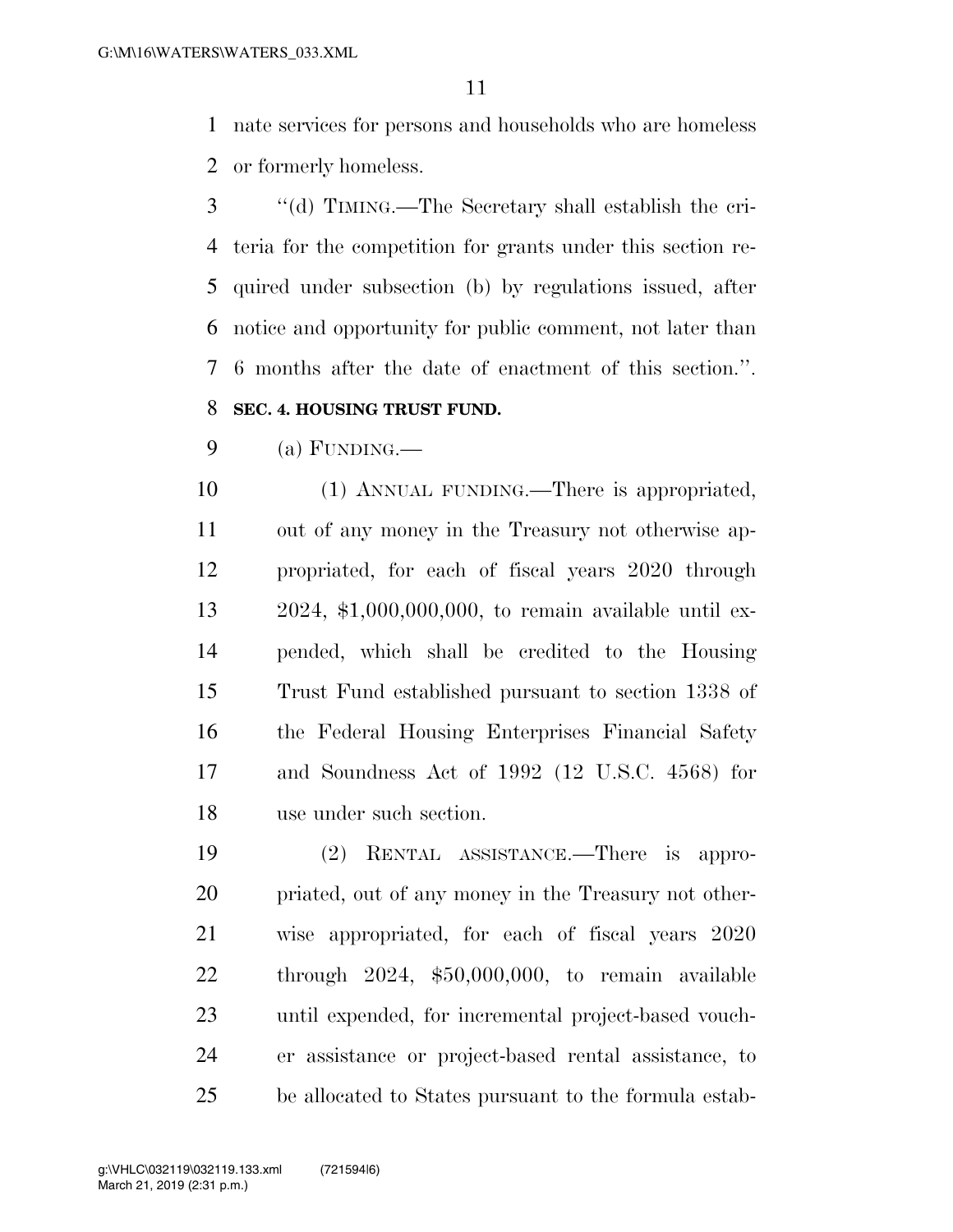1 lished under section 1338 of the Federal Housing Enterprises Financial Safety and Soundness Act of 1992 (12 U.S.C. 4568), to be used solely in conjunc- tion with grant funds awarded under such section 1338.

(3) PRIORITY FOR HOUSING THE HOMELESS.—

 (A) PRIORITY.—During the first 5 fiscal years that amounts are made available under this subsection, the Secretary of Housing and Urban Development shall ensure that priority for occupancy in dwelling units described in subparagraph (B) that become available for oc- cupancy shall be given to persons and house- holds who are homeless (as such term is defined in section 103 of the McKinney-Vento Homeless Assistance Act (42 U.S.C. 11302)).

 (B) COVERED DWELLING UNITS.—A dwell- ing unit described in this subparagraph is any dwelling unit that—

 (i) is located in housing that was at any time provided assistance with any amounts from the Housing Trust Fund re- ferred to paragraph (1) that were credited to such Trust Fund by such paragraph; or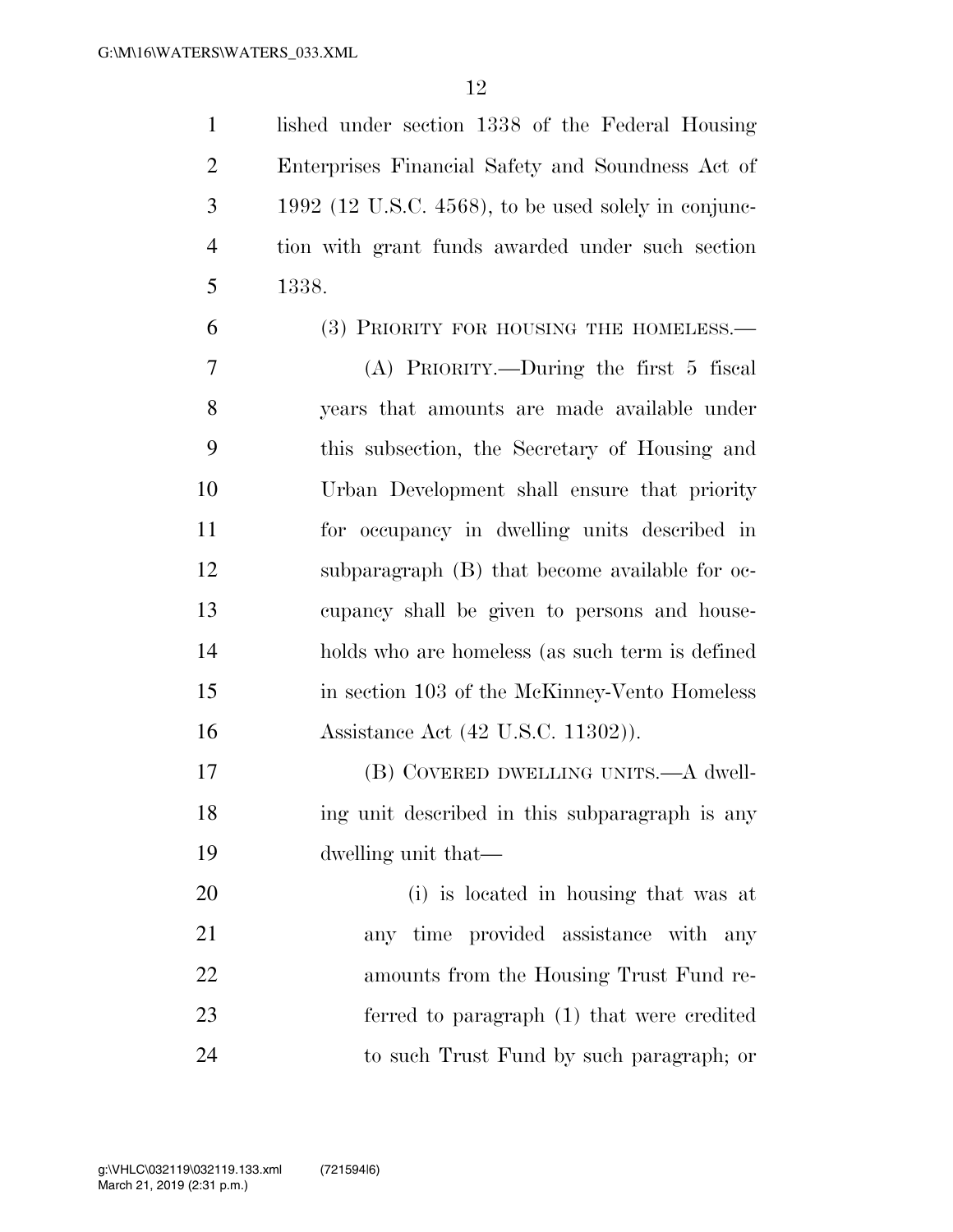| $\mathbf{1}$   | (ii) is receiving assistance described in           |
|----------------|-----------------------------------------------------|
| $\overline{2}$ | paragraph (2) with amounts made avail-              |
| 3              | able under such paragraph.                          |
| $\overline{4}$ | (b) TENANT RENT CONTRIBUTION.-                      |
| 5              | $(1)$ LIMITATION.—Subparagraph $(A)$ of section     |
| 6              | $1338(e)(7)$ of the Federal Housing Enterprises Fi- |
| 7              | nancial Safety and Soundness Act of 1992 (12)       |
| 8              | U.S.C. $4568(e)(7)(A)$ is amended—                  |
| 9              | (A) by striking "except that not less than          |
| 10             | 75 percent" and inserting the following: "except"   |
| 11             | $that-$                                             |
| 12             | "(i) not less than $75$ percent";                   |
| 13             | (B) by adding at the end the following new          |
| 14             | clause:                                             |
| 15             | "(ii) notwithstanding any other provi-              |
| 16             | sion of law, all rental housing dwelling            |
| 17             | units shall be subject to legally binding           |
| 18             | commitments that ensure that the con-               |
| 19             | tribution toward rent by a family residing          |
| 20             | in the dwelling unit shall not exceed 30            |
| 21             | percent of the adjusted income (as such             |
| 22             | term is defined in section $3(b)$ of the            |
| 23             | United States Housing Act of 1937 (42)              |
| 24             | U.S.C. $1437a(b))$ of such family; and".            |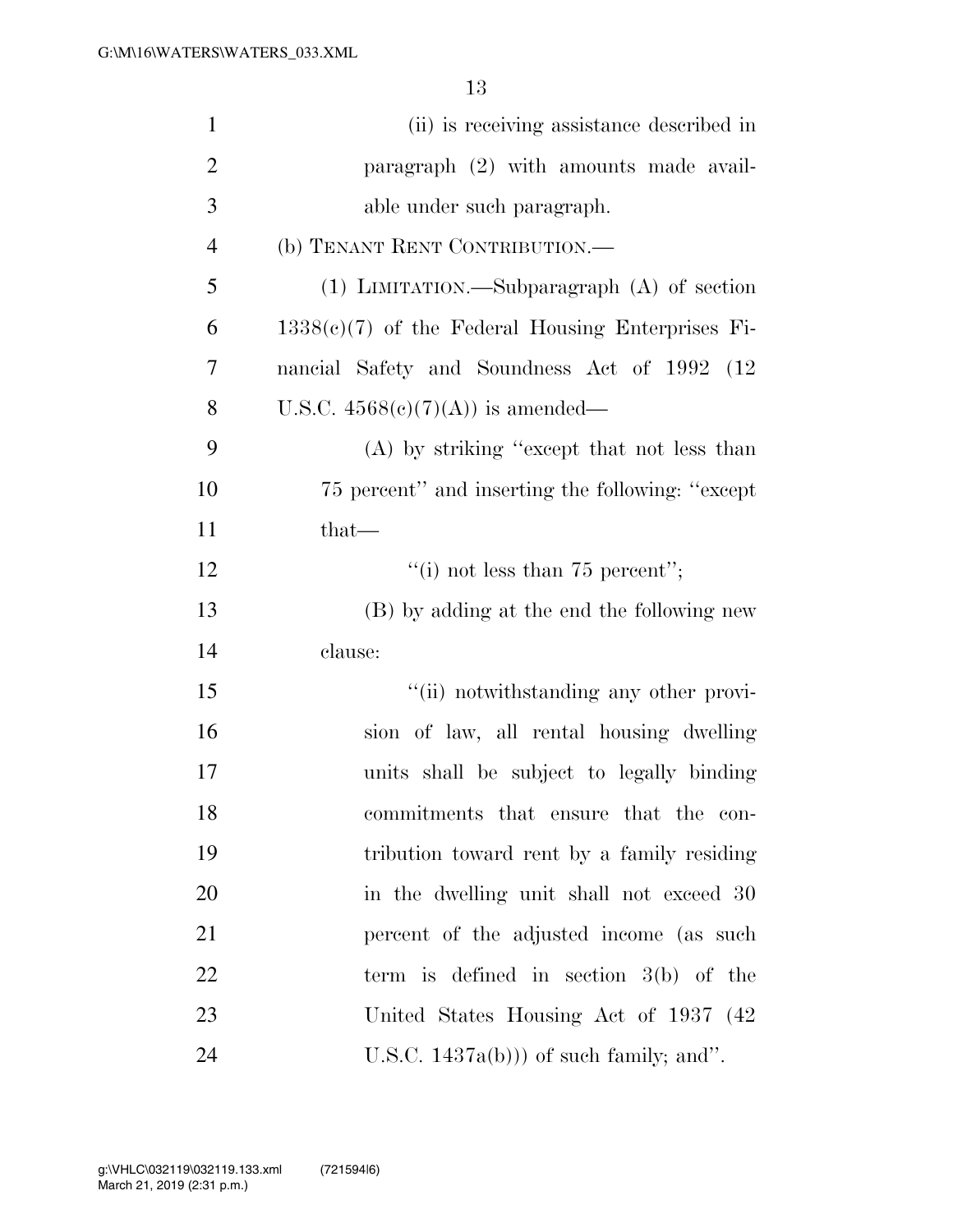| $\mathbf{1}$   | (2) REGULATIONS.—The Secretary of Housing                    |
|----------------|--------------------------------------------------------------|
| $\overline{2}$ | and Urban Development shall issue regulations to             |
| 3              | implement section $1338(c)(7)(A)(ii)$ of the Federal         |
| $\overline{4}$ | Housing Enterprises Financial Safety and Sound-              |
| 5              | ness Act of 1992, as added by the amendment made             |
| 6              | by paragraph $(1)(B)$ of this section, not later than        |
| 7              | the expiration of the 90-day period beginning on the         |
| 8              | date of the enactment of this Act.                           |
| 9              | SEC. 5. TECHNICAL ASSISTANCE FUNDS TO HELP STATES            |
| 10             | AND LOCAL ORGANIZATIONS ALIGN HEALTH                         |
| 11             | AND HOUSING SYSTEMS.                                         |
| 12             | (a) FUNDING.—There is hereby made available to the           |
| 13             | Secretary of Housing and Urban Development                   |
| 14             | $$20,000,000$ , to remain available until expended, for pro- |
| 15             | viding technical assistance under section 405 of the         |
| 16             | McKinney-Vento Homeless Assistance Act (42 U.S.C.            |
| 17             | $11361(b)$ to integrate and coordinate assistance provided   |
|                | 18 under the McKinney-Vento Homeless Assistance Act (42)     |
| 19             | U.S.C. 11301 et seq.) with health care funded by Federal     |
| 20             | programs, in collaboration with the United States Inter-     |
| 21             | agency Council on Homelessness and the Secretary of          |
|                | 22 Health and Human Services.                                |
|                |                                                              |

 (b) USE.—In allocating amounts made available by subsection (a), the Secretary shall seek to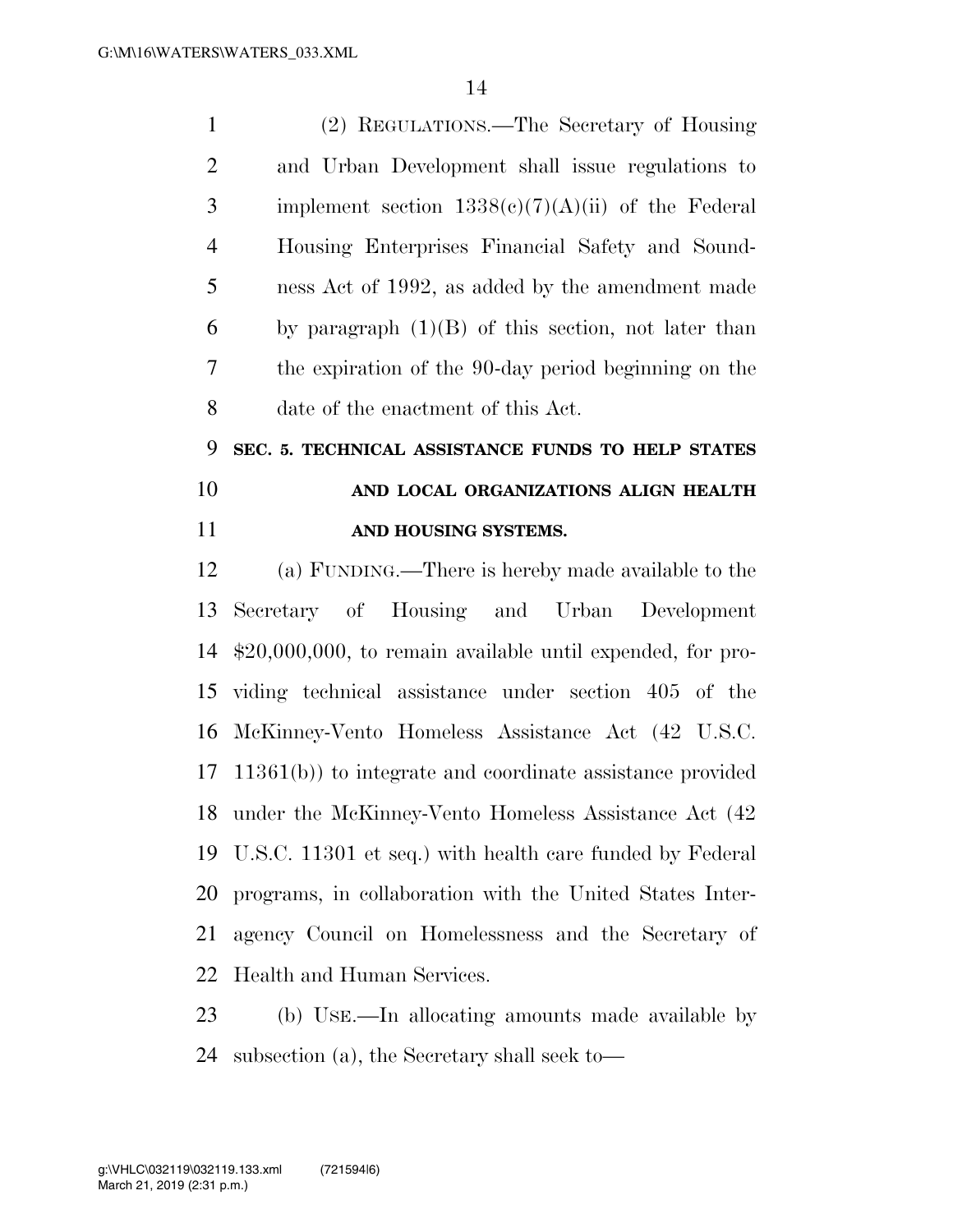(1) assist States and localities in integrating and aligning policies and funding between Medicaid programs, behavioral health providers, and housing providers to create supportive housing opportunities; and

 (2) engages State Medicaid program directors, Governors, State housing and homelessness agencies, any other relevant State offices, and any relevant local government entities, to assist States in increas- ing use of their Medicaid programs to finance sup-portive services for homeless persons.

 (c) PRIORITY.—In using amounts made available under this section, the Secretary shall give priority to use for States and localities having the highest numbers of chronically homeless persons.

#### **SEC. 6. PERMANENT AUTHORIZATION OF APPROPRIATIONS**

# **FOR MCKINNEY-VENTO HOMELESS ASSIST-**

# **ANCE ACT GRANTS.**

 Section 408 of the McKinney-Vento Homeless Assist-ance Act (42 U.S.C. 11364) is amended to read as follows:

## **''SEC. 408. AUTHORIZATION OF APPROPRIATIONS.**

 ''There are authorized to be appropriated to carry out this title such sums as may be necessary for each fiscal year.''.